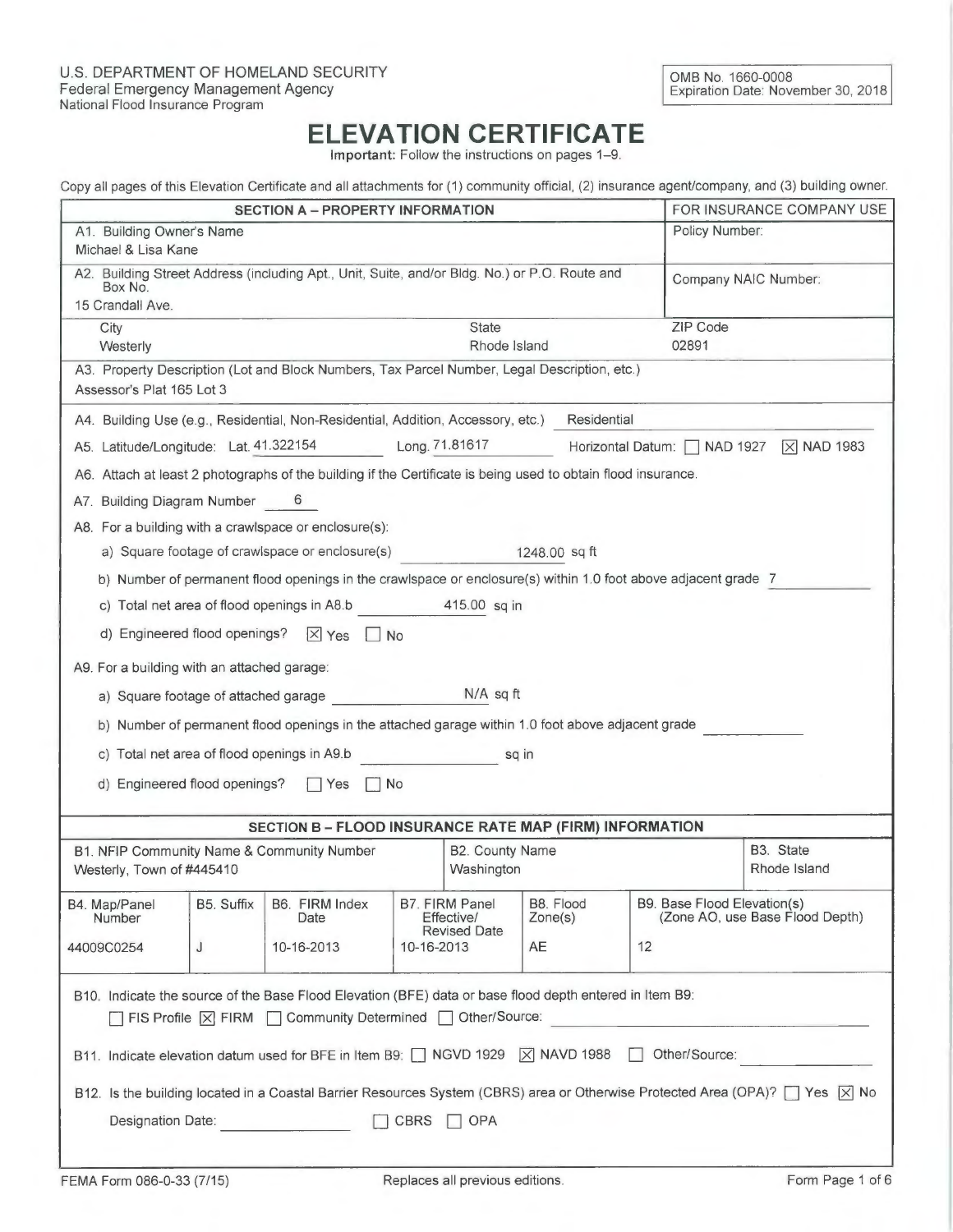| <b>ELEVATION CERTIFICATE</b>                                                                                                                                                                                                                                                                                                                                                                                                                                                                                                                                                                                                                                                |                                                                     |                                                          | OMB No. 1660-0008<br>Expiration Date: November 30, 2018                                                                                                                                                                                                                                                        |
|-----------------------------------------------------------------------------------------------------------------------------------------------------------------------------------------------------------------------------------------------------------------------------------------------------------------------------------------------------------------------------------------------------------------------------------------------------------------------------------------------------------------------------------------------------------------------------------------------------------------------------------------------------------------------------|---------------------------------------------------------------------|----------------------------------------------------------|----------------------------------------------------------------------------------------------------------------------------------------------------------------------------------------------------------------------------------------------------------------------------------------------------------------|
| IMPORTANT: In these spaces, copy the corresponding information from Section A.                                                                                                                                                                                                                                                                                                                                                                                                                                                                                                                                                                                              | FOR INSURANCE COMPANY USE                                           |                                                          |                                                                                                                                                                                                                                                                                                                |
| Building Street Address (including Apt., Unit, Suite, and/or Bldg. No.) or P.O. Route and Box No.<br>15 Crandall Ave.                                                                                                                                                                                                                                                                                                                                                                                                                                                                                                                                                       |                                                                     |                                                          | Policy Number:                                                                                                                                                                                                                                                                                                 |
| City<br>Westerly                                                                                                                                                                                                                                                                                                                                                                                                                                                                                                                                                                                                                                                            | <b>State</b><br>Rhode Island                                        | ZIP Code<br>02891                                        | Company NAIC Number                                                                                                                                                                                                                                                                                            |
|                                                                                                                                                                                                                                                                                                                                                                                                                                                                                                                                                                                                                                                                             | <b>SECTION C - BUILDING ELEVATION INFORMATION (SURVEY REQUIRED)</b> |                                                          |                                                                                                                                                                                                                                                                                                                |
| C1. Building elevations are based on:<br>*A new Elevation Certificate will be required when construction of the building is complete.<br>C2. Elevations - Zones A1-A30, AE, AH, A (with BFE), VE, V1-V30, V (with BFE), AR, AR/A, AR/AE, AR/A1-A30, AR/AH, AR/AO.<br>Complete Items C2.a-h below according to the building diagram specified in Item A7. In Puerto Rico only, enter meters.<br>Benchmark Utilized: GPS                                                                                                                                                                                                                                                      | Construction Drawings*                                              | □ Building Under Construction*<br>Vertical Datum: NAVD88 | $\triangleright$ Finished Construction                                                                                                                                                                                                                                                                         |
| Indicate elevation datum used for the elevations in items a) through h) below.                                                                                                                                                                                                                                                                                                                                                                                                                                                                                                                                                                                              | NGVD 1929   X NAVD 1988   Other/Source:                             |                                                          |                                                                                                                                                                                                                                                                                                                |
| Datum used for building elevations must be the same as that used for the BFE.<br>a) Top of bottom floor (including basement, crawlspace, or enclosure floor)<br>b) Top of the next higher floor<br>c) Bottom of the lowest horizontal structural member (V Zones only)<br>d) Attached garage (top of slab)<br>e) Lowest elevation of machinery or equipment servicing the building<br>(Describe type of equipment and location in Comments)<br>Lowest adjacent (finished) grade next to building (LAG)<br>Highest adjacent (finished) grade next to building (HAG)<br>q)<br>h) Lowest adjacent grade at lowest elevation of deck or stairs, including<br>structural support |                                                                     |                                                          | Check the measurement used.<br>5.91<br>$\times$<br>meters<br>feet<br>15.77<br>$\times$ feet<br>meters<br>N/A<br>meters<br>feet<br>N/A<br>feet<br>meters<br>15.77<br>$ \times $ feet<br>meters<br>5.30<br>$\times$ feet<br>meters<br>6.00<br>$ \mathsf{X} $ feet<br>meters<br>4.90<br>$ \times $ feet<br>meters |
|                                                                                                                                                                                                                                                                                                                                                                                                                                                                                                                                                                                                                                                                             | <b>SECTION D - SURVEYOR, ENGINEER, OR ARCHITECT CERTIFICATION</b>   |                                                          |                                                                                                                                                                                                                                                                                                                |
| This certification is to be signed and sealed by a land surveyor, engineer, or architect authorized by law to certify elevation information.<br>I certify that the information on this Certificate represents my best efforts to interpret the data available. I understand that any false<br>statement may be punishable by fine or imprisonment under 18 U.S. Code, Section 1001.<br>Were latitude and longitude in Section A provided by a licensed land surveyor? $\boxtimes$ Yes $\Box$ No                                                                                                                                                                             |                                                                     |                                                          | $\times$ Check here if attachments.                                                                                                                                                                                                                                                                            |
| Certifier's Name                                                                                                                                                                                                                                                                                                                                                                                                                                                                                                                                                                                                                                                            | License Number                                                      |                                                          | <b>NATHAN D. LAUDER</b>                                                                                                                                                                                                                                                                                        |
| Nathan D. Lauder<br>Title<br>Professional Land Surveyor<br><b>Company Name</b><br>Cherenzia & Associates LTD<br><b>Address</b><br>99 Mechanic St.                                                                                                                                                                                                                                                                                                                                                                                                                                                                                                                           | <b>RI PLS 1842</b>                                                  |                                                          | 842<br>PROFESSIONAL                                                                                                                                                                                                                                                                                            |
| City<br>Pawcatuck                                                                                                                                                                                                                                                                                                                                                                                                                                                                                                                                                                                                                                                           | <b>State</b><br>Connecticut                                         | <b>ZIP Code</b><br>06379                                 | <b>LAND SURVEYOR</b>                                                                                                                                                                                                                                                                                           |
| Signature<br>Comments (including type of equipment and location, per C2(e), if applicable)<br>See attached comment sheet.                                                                                                                                                                                                                                                                                                                                                                                                                                                                                                                                                   | Date<br>10-23-2018                                                  | Telephone<br>(860) 629-6500                              | Ext<br>Copy all pages of this Elevation Certificate and all attachments for (1) community official, (2) insurance agent/company, and (3) building owner.                                                                                                                                                       |
| FEMA Form 086-0-33 (7/15)                                                                                                                                                                                                                                                                                                                                                                                                                                                                                                                                                                                                                                                   | Replaces all previous editions.                                     |                                                          | Form Page 2 of 6                                                                                                                                                                                                                                                                                               |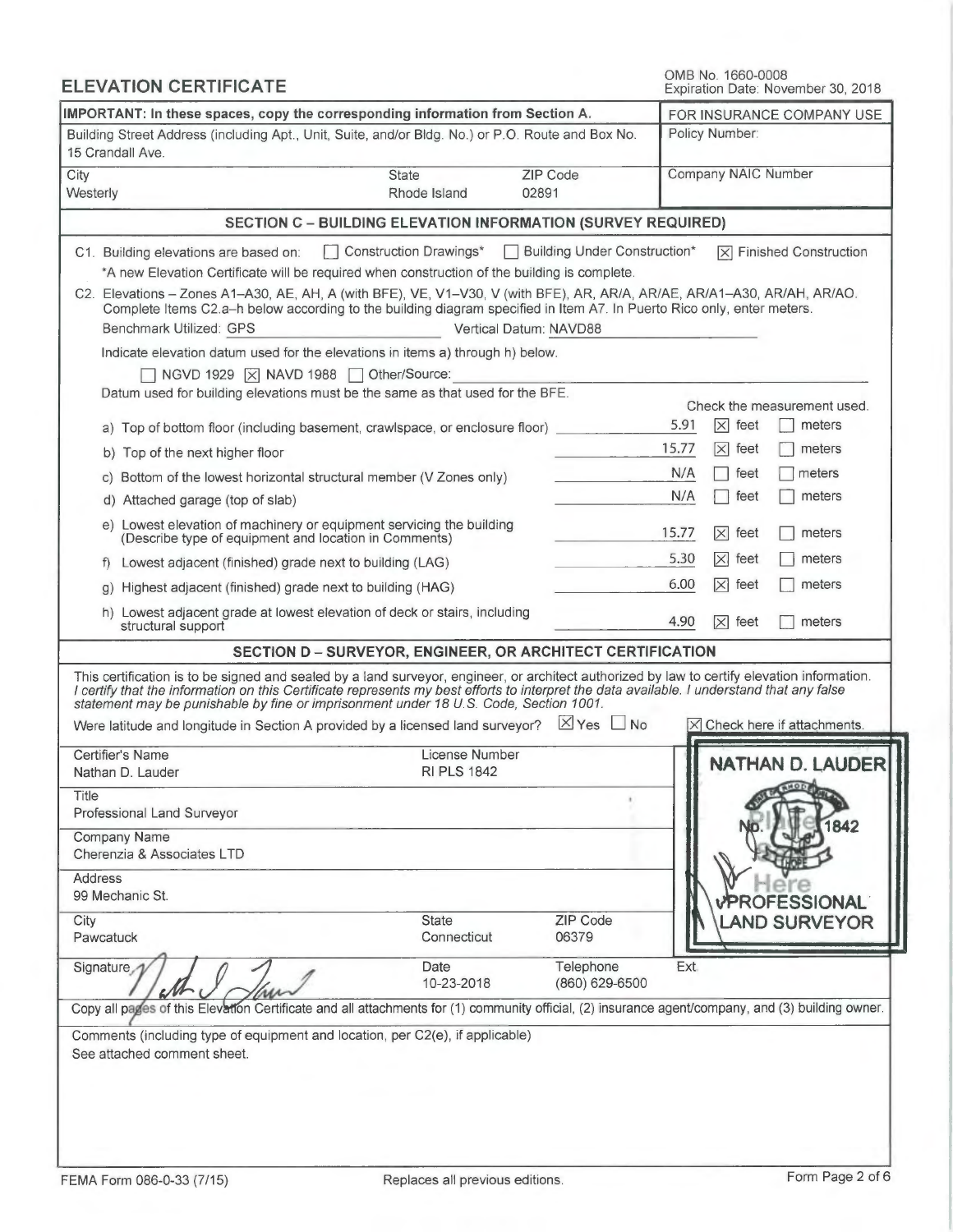|      | <b>ELEVATION CERTIFICATE</b>                                                                                                                                                                                                                                                      |                                      | OMB No. 1660-0008<br>Expiration Date: November 30, 2018                   |                     |                           |
|------|-----------------------------------------------------------------------------------------------------------------------------------------------------------------------------------------------------------------------------------------------------------------------------------|--------------------------------------|---------------------------------------------------------------------------|---------------------|---------------------------|
|      | IMPORTANT: In these spaces, copy the corresponding information from Section A.                                                                                                                                                                                                    |                                      | FOR INSURANCE COMPANY USE                                                 |                     |                           |
|      | Building Street Address (including Apt., Unit, Suite, and/or Bldg. No.) or P.O. Route and Box No.<br>15 Crandall Ave.                                                                                                                                                             |                                      |                                                                           | Policy Number:      |                           |
| City | Westerly                                                                                                                                                                                                                                                                          | <b>State</b><br>Rhode Island         | ZIP Code<br>02891                                                         | Company NAIC Number |                           |
|      | <b>SECTION E - BUILDING ELEVATION INFORMATION (SURVEY NOT REQUIRED)</b>                                                                                                                                                                                                           | FOR ZONE AO AND ZONE A (WITHOUT BFE) |                                                                           |                     |                           |
|      | For Zones AO and A (without BFE), complete Items E1-E5. If the Certificate is intended to support a LOMA or LOMR-F request,<br>complete Sections A, B, and C. For Items E1-E4, use natural grade, if available. Check the measurement used. In Puerto Rico only,<br>enter meters. |                                      |                                                                           |                     |                           |
|      | E1. Provide elevation information for the following and check the appropriate boxes to show whether the elevation is above or below<br>the highest adjacent grade (HAG) and the lowest adjacent grade (LAG).<br>a) Top of bottom floor (including basement,                       |                                      |                                                                           |                     |                           |
|      | crawlspace, or enclosure) is<br>b) Top of bottom floor (including basement,                                                                                                                                                                                                       |                                      | feet                                                                      | meters              | above or   below the HAG. |
|      | crawlspace, or enclosure) is<br>E2. For Building Diagrams 6–9 with permanent flood openings provided in Section A Items 8 and/or 9 (see pages 1–2 of Instructions),                                                                                                               |                                      | feet                                                                      | meters              | above or below the LAG.   |
|      | the next higher floor (elevation C2.b in<br>the diagrams) of the building is                                                                                                                                                                                                      |                                      | feet                                                                      | meters              | above or below the HAG.   |
|      | E3. Attached garage (top of slab) is                                                                                                                                                                                                                                              |                                      | <b>I</b> meters<br>feet                                                   |                     | above or I below the HAG. |
|      | E4. Top of platform of machinery and/or equipment<br>servicing the building is                                                                                                                                                                                                    |                                      | feet<br>  meters                                                          | above or            | below the HAG.            |
|      | E5. Zone AO only: If no flood depth number is available, is the top of the bottom floor elevated in accordance with the community's<br>floodplain management ordinance?<br>$\Box$ Yes                                                                                             | N <sub>o</sub>                       | □ Unknown. The local official must certify this information in Section G. |                     |                           |
|      | SECTION F - PROPERTY OWNER (OR OWNER'S REPRESENTATIVE) CERTIFICATION                                                                                                                                                                                                              |                                      |                                                                           |                     |                           |
|      | The property owner or owner's authorized representative who completes Sections A, B, and E for Zone A (without a FEMA-issued or<br>community-issued BFE) or Zone AO must sign here. The statements in Sections A, B, and E are correct to the best of my knowledge.               |                                      |                                                                           |                     |                           |
|      | Property Owner or Owner's Authorized Representative's Name                                                                                                                                                                                                                        |                                      |                                                                           |                     |                           |
|      | Address                                                                                                                                                                                                                                                                           | City                                 |                                                                           | State               | ZIP Code                  |
|      | Signature                                                                                                                                                                                                                                                                         | Date                                 |                                                                           | Telephone           |                           |
|      | Comments                                                                                                                                                                                                                                                                          |                                      |                                                                           |                     |                           |
|      |                                                                                                                                                                                                                                                                                   |                                      |                                                                           |                     |                           |
|      |                                                                                                                                                                                                                                                                                   |                                      |                                                                           |                     |                           |
|      |                                                                                                                                                                                                                                                                                   |                                      |                                                                           |                     |                           |
|      |                                                                                                                                                                                                                                                                                   |                                      |                                                                           |                     |                           |
|      |                                                                                                                                                                                                                                                                                   |                                      |                                                                           |                     |                           |
|      |                                                                                                                                                                                                                                                                                   |                                      |                                                                           |                     |                           |
|      |                                                                                                                                                                                                                                                                                   |                                      |                                                                           |                     |                           |
|      |                                                                                                                                                                                                                                                                                   |                                      |                                                                           |                     |                           |
|      |                                                                                                                                                                                                                                                                                   |                                      |                                                                           |                     |                           |
|      |                                                                                                                                                                                                                                                                                   |                                      |                                                                           |                     |                           |
|      |                                                                                                                                                                                                                                                                                   |                                      |                                                                           |                     | Check here if attachments |

J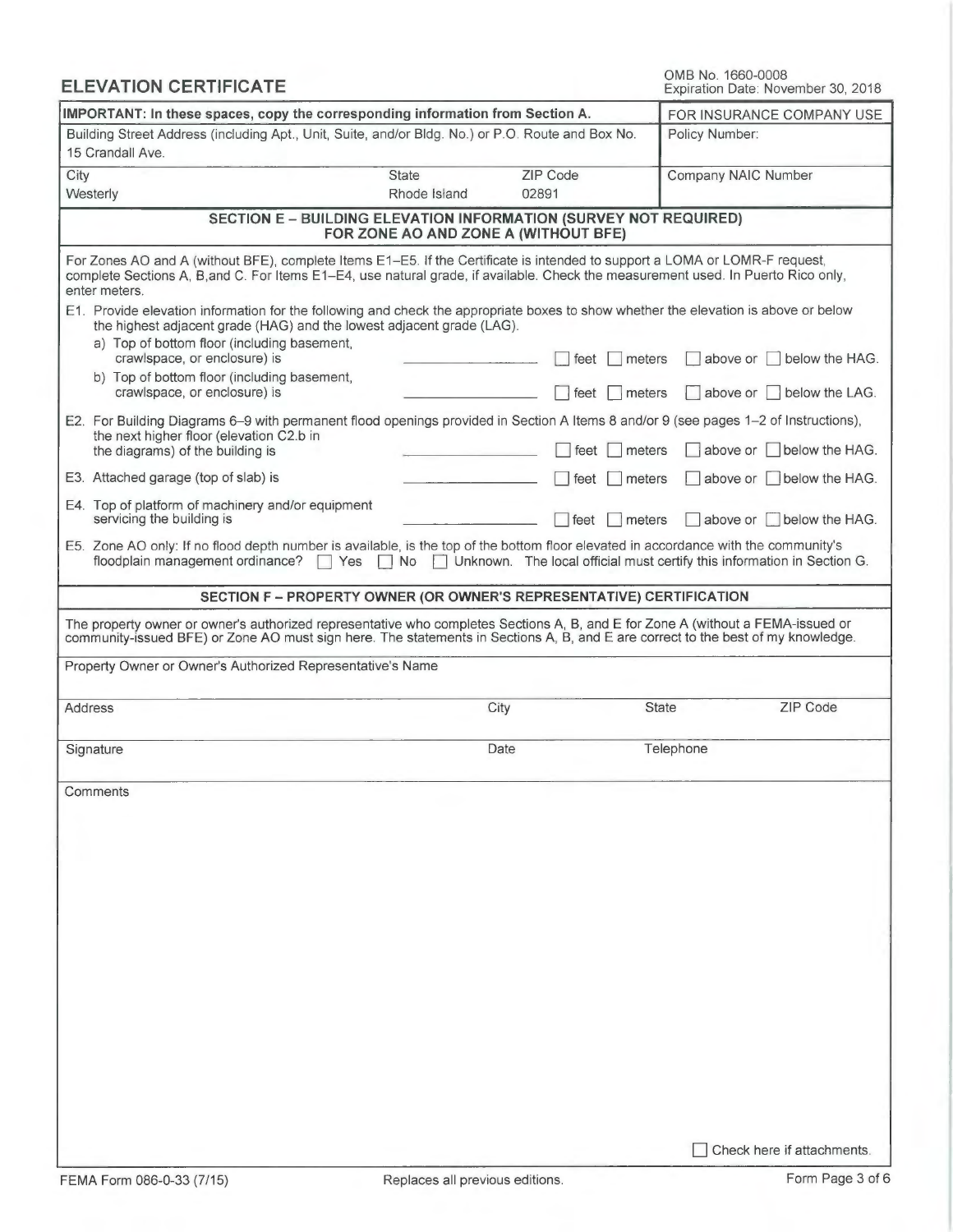OMB No. 1660-0008 Expiration Date: November 30, 2018

| IMPORTANT: In these spaces, copy the corresponding information from Section A.                                                                                                                                                                                                                                                                                                                                                                                                                                                      | FOR INSURANCE COMPANY USE                    |                                                                      |                                                                                                                                                                                                                                                               |
|-------------------------------------------------------------------------------------------------------------------------------------------------------------------------------------------------------------------------------------------------------------------------------------------------------------------------------------------------------------------------------------------------------------------------------------------------------------------------------------------------------------------------------------|----------------------------------------------|----------------------------------------------------------------------|---------------------------------------------------------------------------------------------------------------------------------------------------------------------------------------------------------------------------------------------------------------|
| Building Street Address (including Apt., Unit, Suite, and/or Bldg. No.) or P.O. Route and Box No.<br>15 Crandall Ave.                                                                                                                                                                                                                                                                                                                                                                                                               | Policy Number:                               |                                                                      |                                                                                                                                                                                                                                                               |
| City<br>Westerly                                                                                                                                                                                                                                                                                                                                                                                                                                                                                                                    | <b>State</b><br>Rhode Island                 | ZIP Code<br>02891                                                    | Company NAIC Number                                                                                                                                                                                                                                           |
|                                                                                                                                                                                                                                                                                                                                                                                                                                                                                                                                     | SECTION G - COMMUNITY INFORMATION (OPTIONAL) |                                                                      |                                                                                                                                                                                                                                                               |
| The local official who is authorized by law or ordinance to administer the community's floodplain management ordinance can complete<br>Sections A, B, C (or E), and G of this Elevation Certificate. Complete the applicable item(s) and sign below. Check the measurement<br>used in Items G8-G10. In Puerto Rico only, enter meters.<br>The information in Section C was taken from other documentation that has been signed and sealed by a licensed surveyor,<br>G1.<br>data in the Comments area below.)<br>G2.<br>or Zone AO. |                                              |                                                                      | engineer, or architect who is authorized by law to certify elevation information. (Indicate the source and date of the elevation<br>A community official completed Section E for a building located in Zone A (without a FEMA-issued or community-issued BFE) |
| The following information (Items G4-G10) is provided for community floodplain management purposes.<br>G3.                                                                                                                                                                                                                                                                                                                                                                                                                           |                                              |                                                                      |                                                                                                                                                                                                                                                               |
| G4. Permit Number                                                                                                                                                                                                                                                                                                                                                                                                                                                                                                                   | G5. Date Permit Issued                       |                                                                      | G6. Date Certificate of<br>Compliance/Occupancy Issued                                                                                                                                                                                                        |
| G7. This permit has been issued for:<br>G8. Elevation of as-built lowest floor (including basement)<br>of the building:<br>G9. BFE or (in Zone AO) depth of flooding at the building site: _________                                                                                                                                                                                                                                                                                                                                | New Construction   Substantial Improvement   | feet<br>meters<br>Datum<br>feet<br>meters<br>Datum<br>feet<br>meters |                                                                                                                                                                                                                                                               |
| G10. Community's design flood elevation:<br>Local Official's Name                                                                                                                                                                                                                                                                                                                                                                                                                                                                   |                                              | Title                                                                | Datum                                                                                                                                                                                                                                                         |
|                                                                                                                                                                                                                                                                                                                                                                                                                                                                                                                                     |                                              |                                                                      |                                                                                                                                                                                                                                                               |
| <b>Community Name</b>                                                                                                                                                                                                                                                                                                                                                                                                                                                                                                               |                                              | Telephone                                                            |                                                                                                                                                                                                                                                               |
| Signature                                                                                                                                                                                                                                                                                                                                                                                                                                                                                                                           |                                              | Date                                                                 |                                                                                                                                                                                                                                                               |
| Comments (including type of equipment and location, per C2(e), if applicable)                                                                                                                                                                                                                                                                                                                                                                                                                                                       |                                              |                                                                      | Check here if attachments.                                                                                                                                                                                                                                    |

ELEVATION CERTIFICATE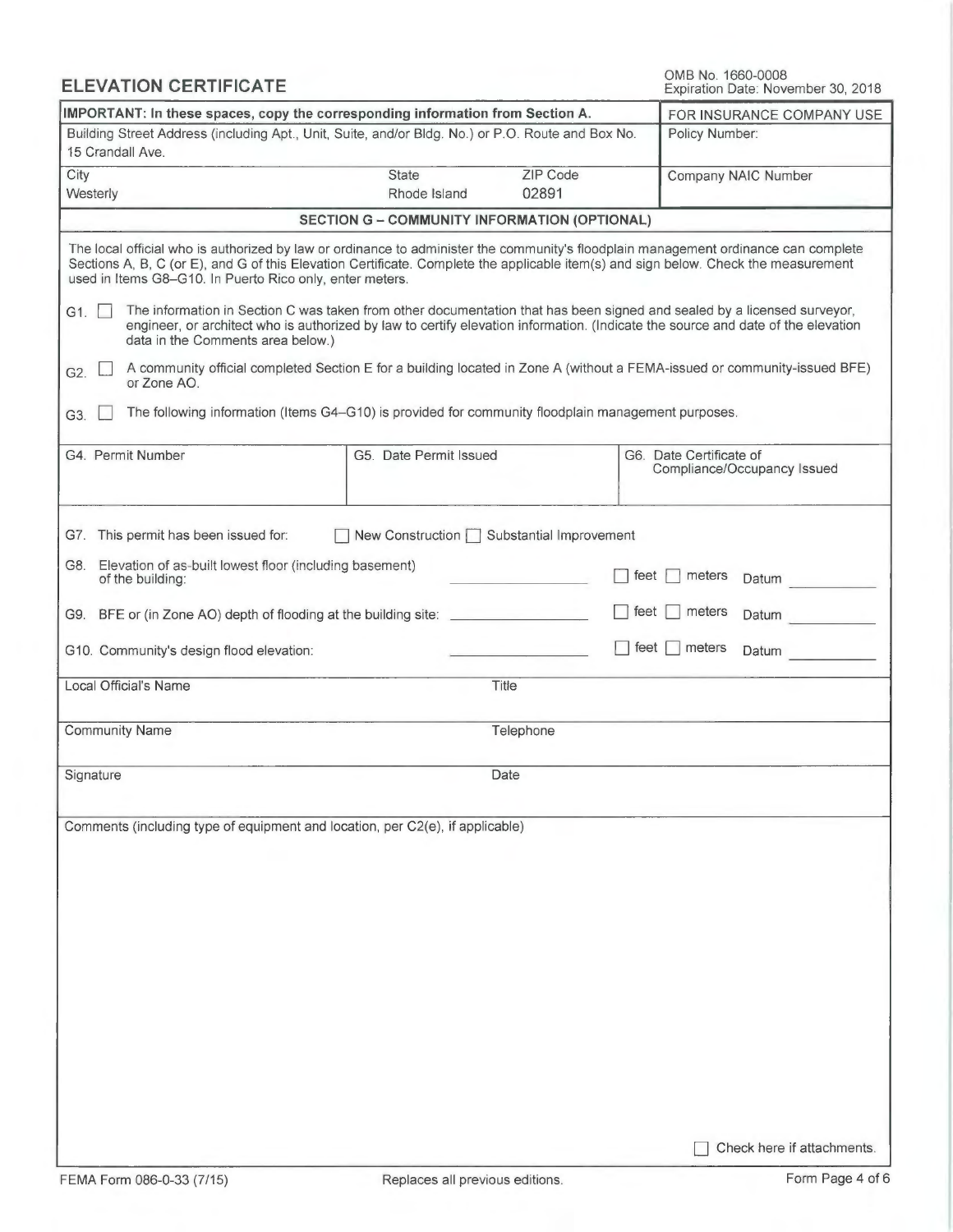## **BUILDING PHOTOGRAPHS**<br>See Instructions for Item A6.

ELEVATION CERTIFICATE BUILDING PHOTOGRAPHS<br>Expiration Date: November 30, 2018

| IMPORTANT: In these spaces, copy the corresponding information from Section A.                    | FOR INSURANCE COMPANY USE |          |                     |
|---------------------------------------------------------------------------------------------------|---------------------------|----------|---------------------|
| Building Street Address (including Apt., Unit, Suite, and/or Bldg. No.) or P.O. Route and Box No. | Policy Number:            |          |                     |
| 15 Crandall Ave.                                                                                  |                           |          |                     |
| City                                                                                              | <b>State</b>              | ZIP Code | Company NAIC Number |
| Westerly                                                                                          | Rhode Island              | 02891    |                     |

If using the Elevation Certificate to obtain NFIP flood insurance, affix at least 2 building photographs below according to the instructions for Item A6. Identify all photographs with date taken; "Front View" and "Rear View"; and, if required, "Right Side View" and "Left Side View." When applicable, photographs must show the foundation with representative examples of the flood openings or vents, as indicated in Section A8. If submitting more photographs than will fit on this page, use the Continuation Page.



Photo One Caption Front and side view photos taken between August and October of 2018 Clear Photo One



Photo Two Caption rear view: photos taken between August and October of 2018 Clear Photo Two

FEMA Form 086-0-33 (7/15) Replaces all previous editions. The mage 5 of 6 contract to the Page 5 of 6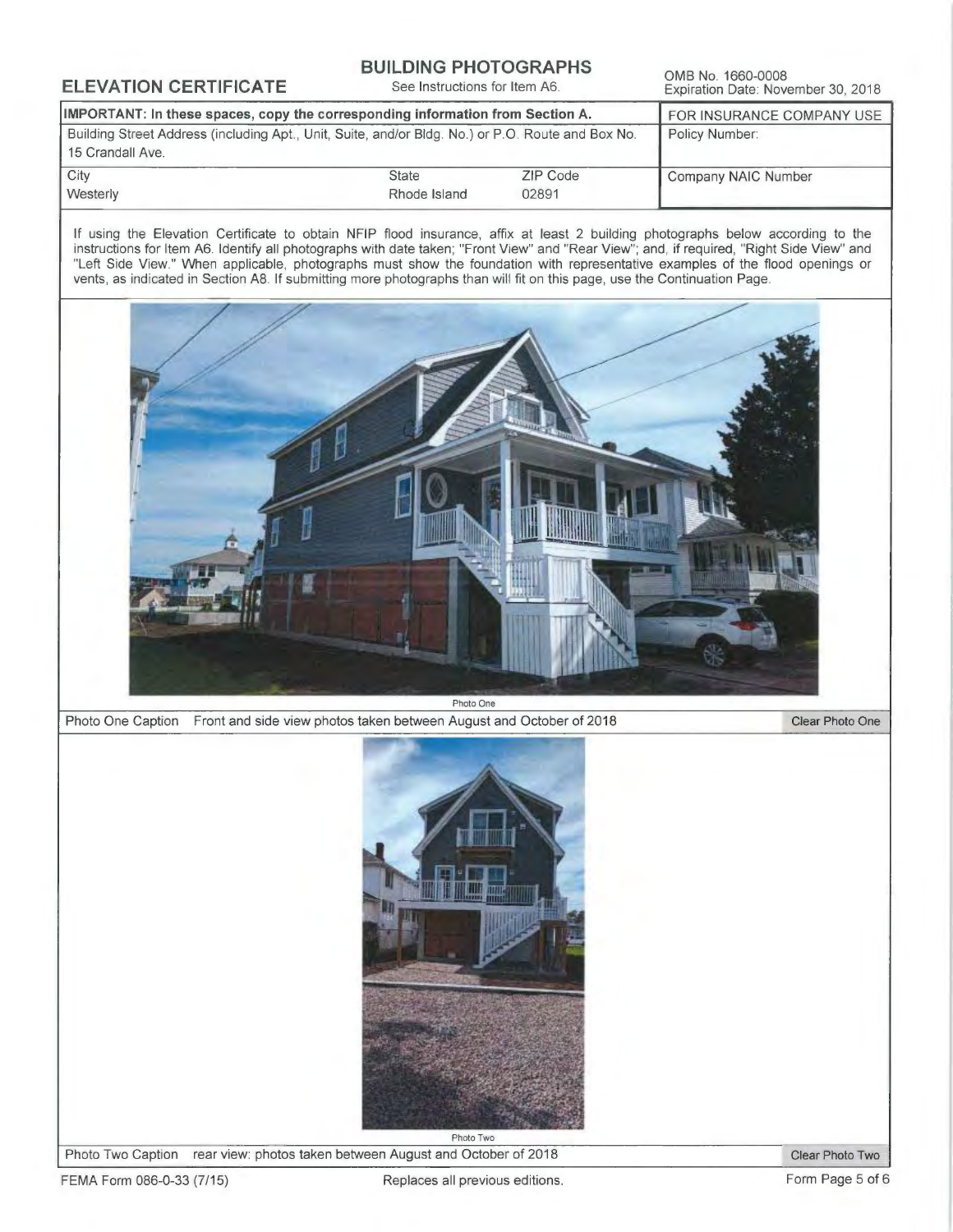# **BUILDING PHOTOGRAPHS**<br>Continuation Page

ELEVATION CERTIFICATE BUILDING PHOTOGRAPHS OMB No. 1660-0008<br>Expiration Date: November 30, 2018

| IMPORTANT: In these spaces, copy the corresponding information from Section A.                                        | FOR INSURANCE COMPANY USE |          |                     |
|-----------------------------------------------------------------------------------------------------------------------|---------------------------|----------|---------------------|
| Building Street Address (including Apt., Unit, Suite, and/or Bldg. No.) or P.O. Route and Box No.<br>15 Crandall Ave. | Policy Number:            |          |                     |
| <b>City</b>                                                                                                           | State                     | ZIP Code | Company NAIC Number |
| <b>Westerly</b>                                                                                                       | Rhode Island              | 02891    |                     |

If submitting more photographs than will fit on the preceding page, affix the additional photographs below. Identify all photographs with: date taken; "Front View" and "Rear View"; and, if required, "Right Side View" and "Left Side View." When applicable, photographs must show the foundation with representative examples of the flood openings or vents, as indicated in Section A8.



Photo Three

Photo Three Caption Geothermal apparatus support in mechanical room: photos taken August of 2018 Clear Photo Three



Photo Four Caption Geothermal apparatus support in mechanical room: photos taken August of 2018 Clear Photo Four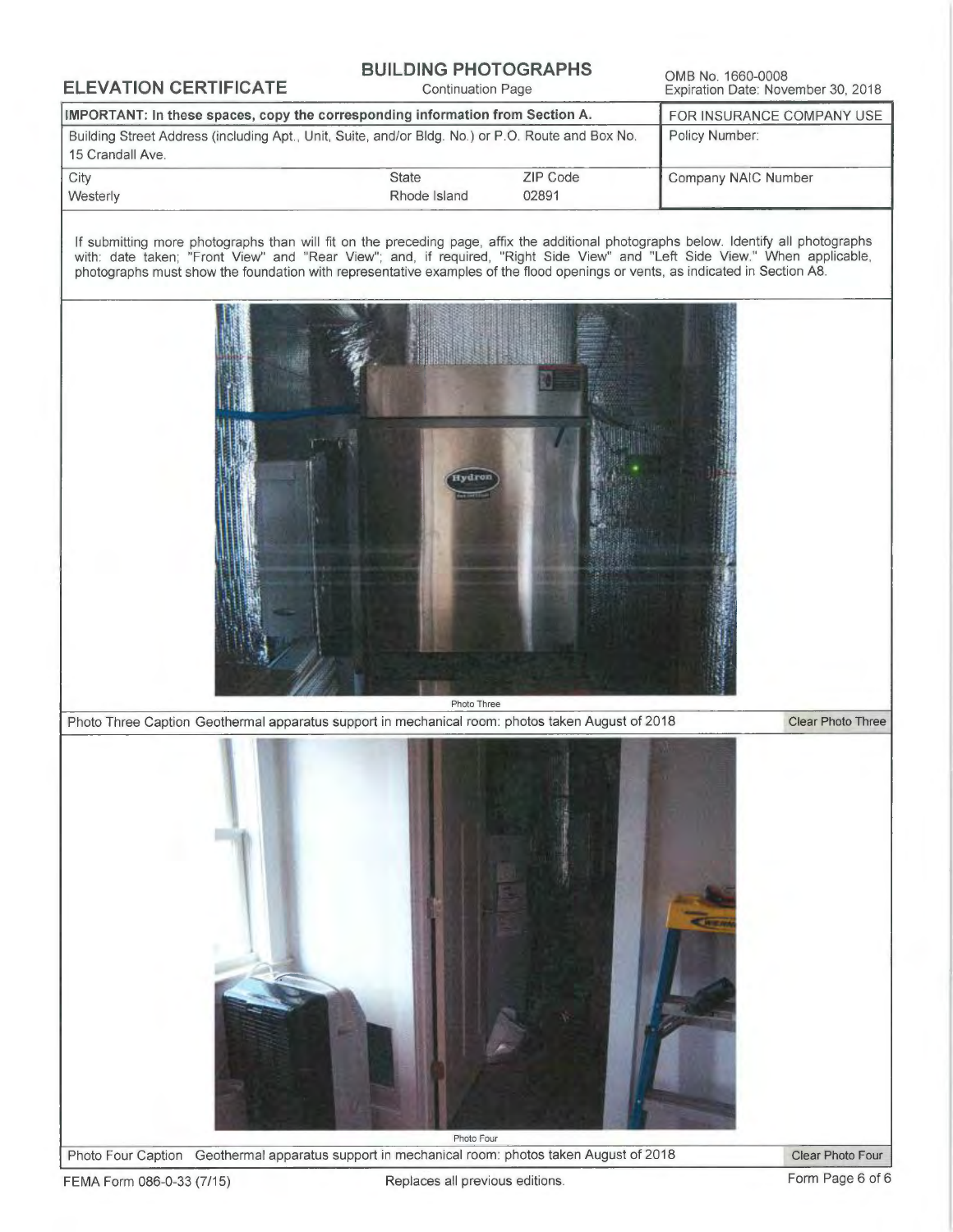### Section D Comments

Structure is a single family residence with elevated living area over enclosed lower area.

Section A8: Flood vents are engineered "Smart Vents" see photo



Section C2: Elevations are referenced to a GPS bench mark located at Cherenzia <sup>C</sup>ompanies corporate offices located approx. 3.5 miles from the site. The corporate office bench mark elevation was established from numerous GPS static observations and <sup>r</sup>edundant OPUS reductions over the last 10+ years. A GPS static observation was used to transfer NAVD -88 datum to a local benchmark at the Atlantic Avenue site.

Section C2e: Geothermal support apparatus located in a mechanical room on the elevated floor

<sup>F</sup>orm item C2h: Attached entry stair